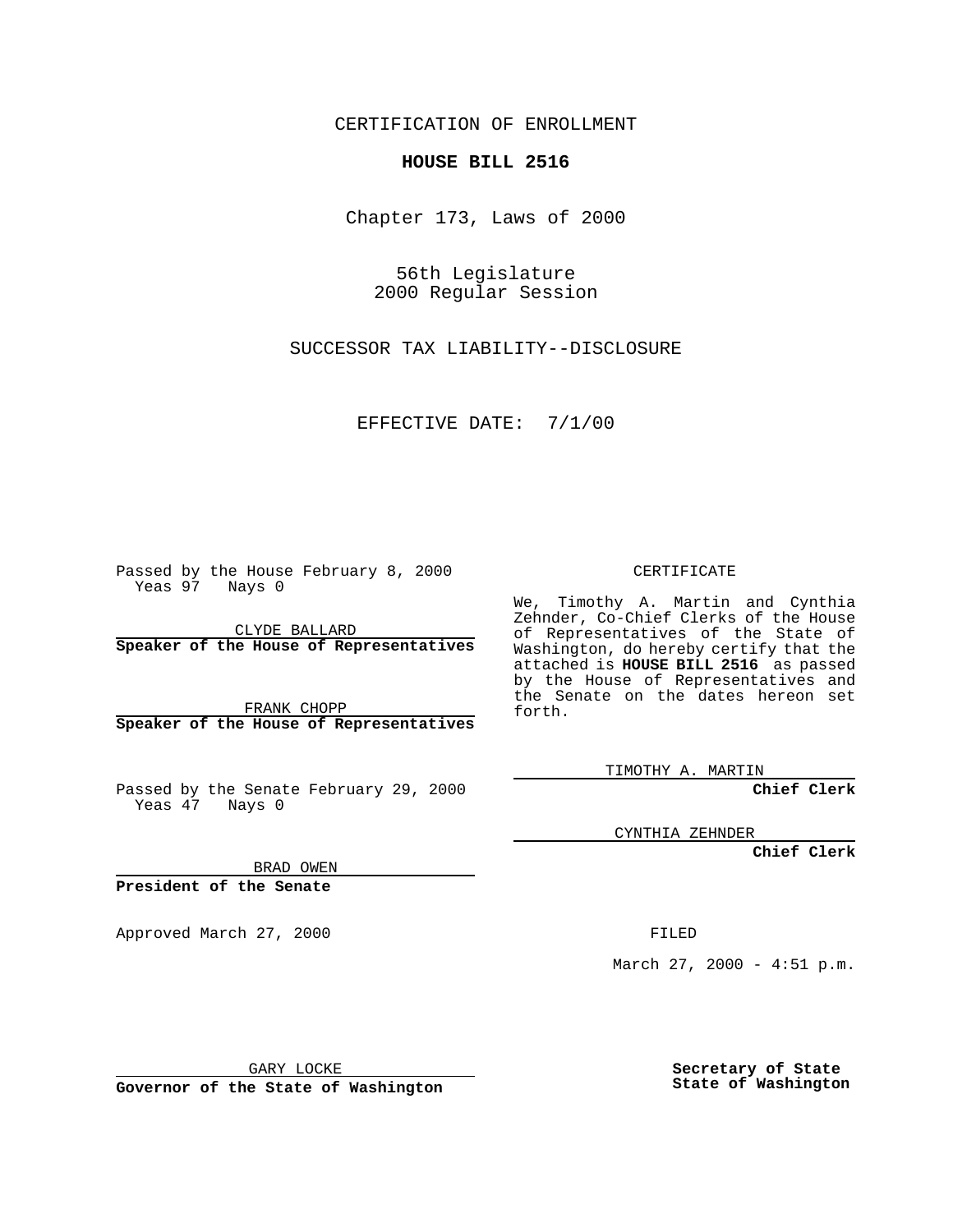## **HOUSE BILL 2516** \_\_\_\_\_\_\_\_\_\_\_\_\_\_\_\_\_\_\_\_\_\_\_\_\_\_\_\_\_\_\_\_\_\_\_\_\_\_\_\_\_\_\_\_\_\_\_

\_\_\_\_\_\_\_\_\_\_\_\_\_\_\_\_\_\_\_\_\_\_\_\_\_\_\_\_\_\_\_\_\_\_\_\_\_\_\_\_\_\_\_\_\_\_\_

Passed Legislature - 2000 Regular Session

## **State of Washington 56th Legislature 2000 Regular Session**

**By** Representatives Stensen, Cox, Cooper and Thomas; by request of Department of Revenue

Read first time 01/14/2000. Referred to Committee on Finance.

 AN ACT Relating to the disclosure of information to persons against whom successor tax liability is asserted; amending RCW 82.32.330; and providing an effective date.

BE IT ENACTED BY THE LEGISLATURE OF THE STATE OF WASHINGTON:

 **Sec. 1.** RCW 82.32.330 and 1998 c 234 s 1 are each amended to read as follows:

(1) For purposes of this section:

 (a) "Disclose" means to make known to any person in any manner whatever a return or tax information;

 (b) "Return" means a tax or information return or claim for refund required by, or provided for or permitted under, the laws of this state which is filed with the department of revenue by, on behalf of, or with respect to a person, and any amendment or supplement thereto, including supporting schedules, attachments, or lists that are supplemental to, 15 or part of, the return so filed;

 (c) "Tax information" means (i) a taxpayer's identity, (ii) the nature, source, or amount of the taxpayer's income, payments, receipts, deductions, exemptions, credits, assets, liabilities, net worth, tax liability deficiencies, overassessments, or tax payments, whether taken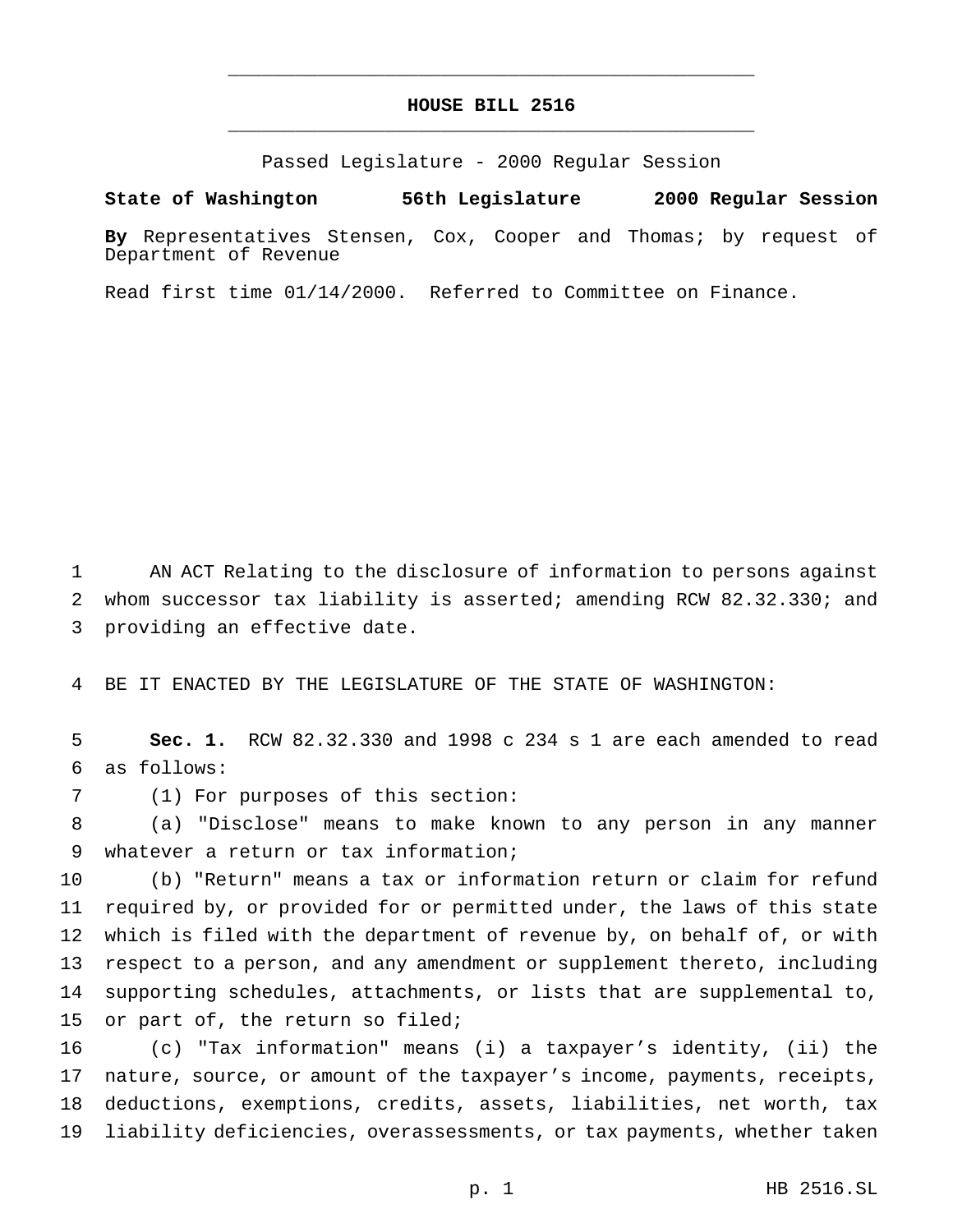from the taxpayer's books and records or any other source, (iii) whether the taxpayer's return was, is being, or will be examined or subject to other investigation or processing, (iv) a part of a written determination that is not designated as a precedent and disclosed pursuant to RCW 82.32.410, or a background file document relating to a written determination, and (v) other data received by, recorded by, prepared by, furnished to, or collected by the department of revenue with respect to the determination of the existence, or possible existence, of liability, or the amount thereof, of a person under the laws of this state for a tax, penalty, interest, fine, forfeiture, or other imposition, or offense: PROVIDED, That data, material, or documents that do not disclose information related to a specific or identifiable taxpayer do not constitute tax information under this section. Except as provided by RCW 82.32.410, nothing in this chapter shall require any person possessing data, material, or documents made confidential and privileged by this section to delete information from such data, material, or documents so as to permit its disclosure;

 (d) "State agency" means every Washington state office, department, division, bureau, board, commission, or other state agency;

 (e) "Taxpayer identity" means the taxpayer's name, address, telephone number, registration number, or any combination thereof, or 22 any other information disclosing the identity of the taxpayer; and

 (f) "Department" means the department of revenue or its officer, agent, employee, or representative.

 (2) Returns and tax information shall be confidential and privileged, and except as authorized by this section, neither the department of revenue nor any other person may disclose any return or tax information.

 (3) The foregoing, however, shall not prohibit the department of revenue from:

 (a) Disclosing such return or tax information in a civil or criminal judicial proceeding or an administrative proceeding:

 (i) In respect of any tax imposed under the laws of this state if the taxpayer or its officer or other person liable under Title 82 RCW is a party in the proceeding; or

 (ii) In which the taxpayer about whom such return or tax information is sought and another state agency are adverse parties in the proceeding;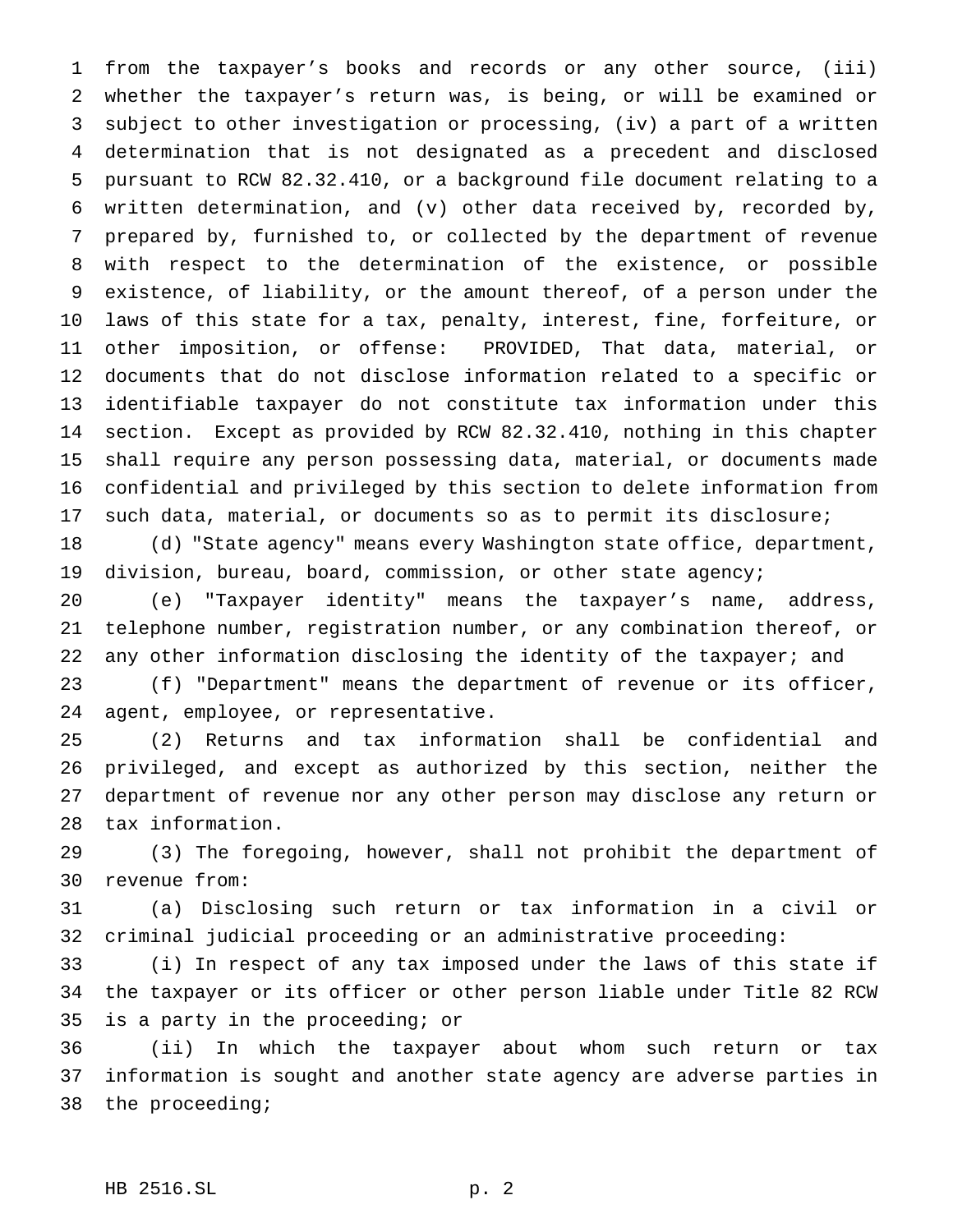(b) Disclosing, subject to such requirements and conditions as the director shall prescribe by rules adopted pursuant to chapter 34.05 RCW, such return or tax information regarding a taxpayer to such taxpayer or to such person or persons as that taxpayer may designate in a request for, or consent to, such disclosure, or to any other person, at the taxpayer's request, to the extent necessary to comply with a request for information or assistance made by the taxpayer to such other person: PROVIDED, That tax information not received from the taxpayer shall not be so disclosed if the director determines that such disclosure would compromise any investigation or litigation by any federal, state, or local government agency in connection with the civil or criminal liability of the taxpayer or another person, or that such disclosure would identify a confidential informant, or that such disclosure is contrary to any agreement entered into by the department that provides for the reciprocal exchange of information with other government agencies which agreement requires confidentiality with respect to such information unless such information is required to be 18 disclosed to the taxpayer by the order of any court;

 (c) Disclosing the name of a taxpayer with a deficiency greater than five thousand dollars and against whom a warrant under RCW 82.32.210 has been either issued or filed and remains outstanding for a period of at least ten working days. The department shall not be required to disclose any information under this subsection if a taxpayer: (i) Has been issued a tax assessment; (ii) has been issued a warrant that has not been filed; and (iii) has entered a deferred payment arrangement with the department of revenue and is making payments upon such deficiency that will fully satisfy the indebtedness within twelve months;

 (d) Disclosing the name of a taxpayer with a deficiency greater than five thousand dollars and against whom a warrant under RCW 82.32.210 has been filed with a court of record and remains outstanding;

 (e) Publishing statistics so classified as to prevent the 34 identification of particular returns or reports or items thereof;

 (f) Disclosing such return or tax information, for official purposes only, to the governor or attorney general, or to any state agency, or to any committee or subcommittee of the legislature dealing with matters of taxation, revenue, trade, commerce, the control of industry or the professions;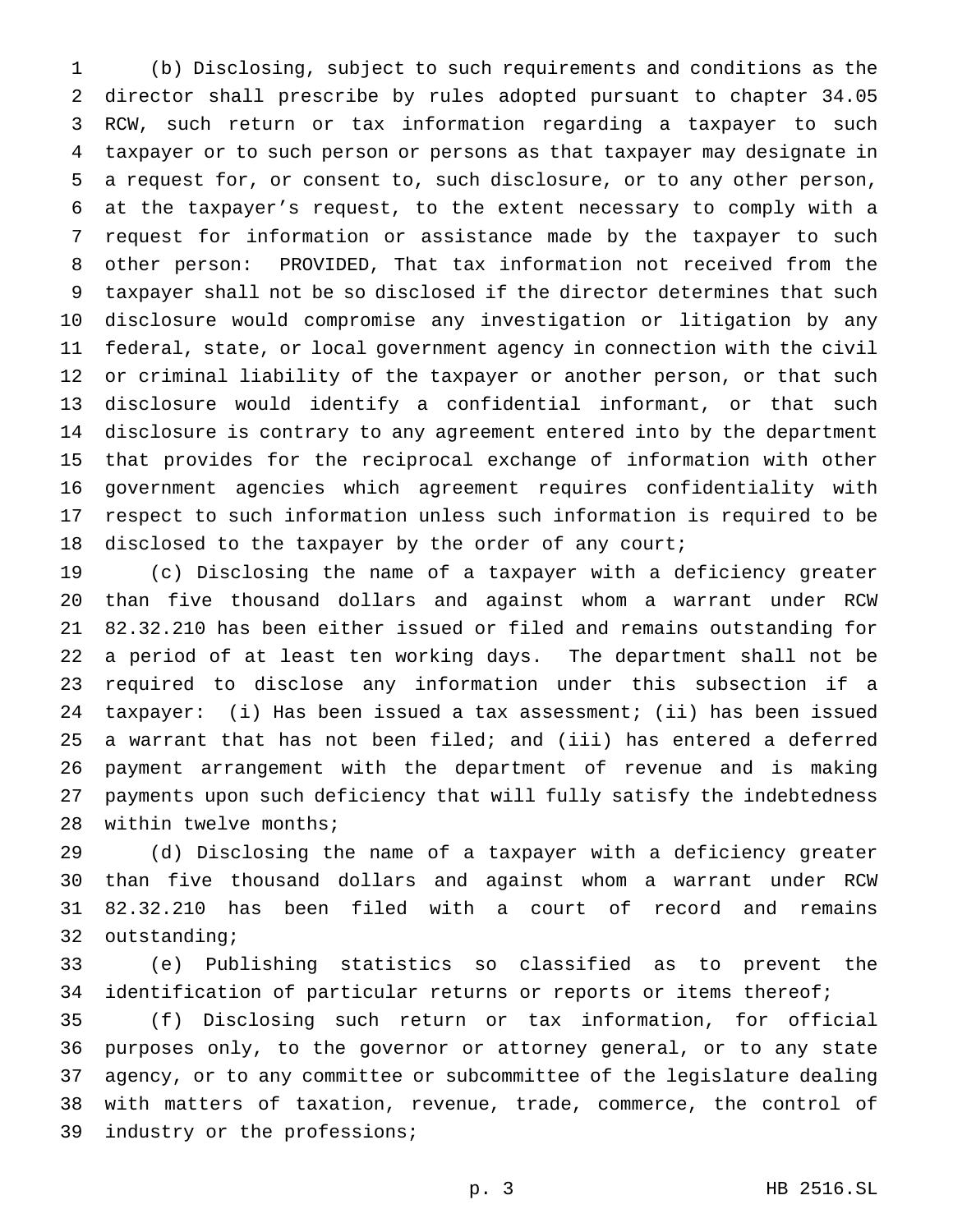(g) Permitting the department of revenue's records to be audited and examined by the proper state officer, his or her agents and employees;

 (h) Disclosing any such return or tax information to a peace officer as defined in RCW 9A.04.110 or county prosecuting attorney, for official purposes. The disclosure may be made only in response to a search warrant, subpoena, or other court order, unless the disclosure is for the purpose of criminal tax enforcement. A peace officer or county prosecuting attorney who receives the return or tax information may disclose that return or tax information only for use in the investigation and a related court proceeding, or in the court proceeding for which the return or tax information originally was sought;

 (i) Disclosing any such return or tax information to the proper officer of the internal revenue service of the United States, the Canadian government or provincial governments of Canada, or to the proper officer of the tax department of any state or city or town or county, for official purposes, but only if the statutes of the United States, Canada or its provincial governments, or of such other state or city or town or county, as the case may be, grants substantially similar privileges to the proper officers of this state;

 (j) Disclosing any such return or tax information to the Department of Justice, the Bureau of Alcohol, Tobacco and Firearms of the Department of the Treasury, the Department of Defense, the United States Customs Service, the Coast Guard of the United States, and the United States Department of Transportation, or any authorized 27 representative thereof, for official purposes;

 (k) Publishing or otherwise disclosing the text of a written determination designated by the director as a precedent pursuant to RCW 82.32.410;

 (l) Disclosing, in a manner that is not associated with other tax information, the taxpayer name, entity type, business address, mailing address, revenue tax registration numbers, standard industrial classification code of a taxpayer, and the dates of opening and closing of business. This subsection shall not be construed as giving authority to the department to give, sell, or provide access to any list of taxpayers for any commercial purpose;

 (m) Disclosing such return or tax information that is also maintained by another Washington state or local governmental agency as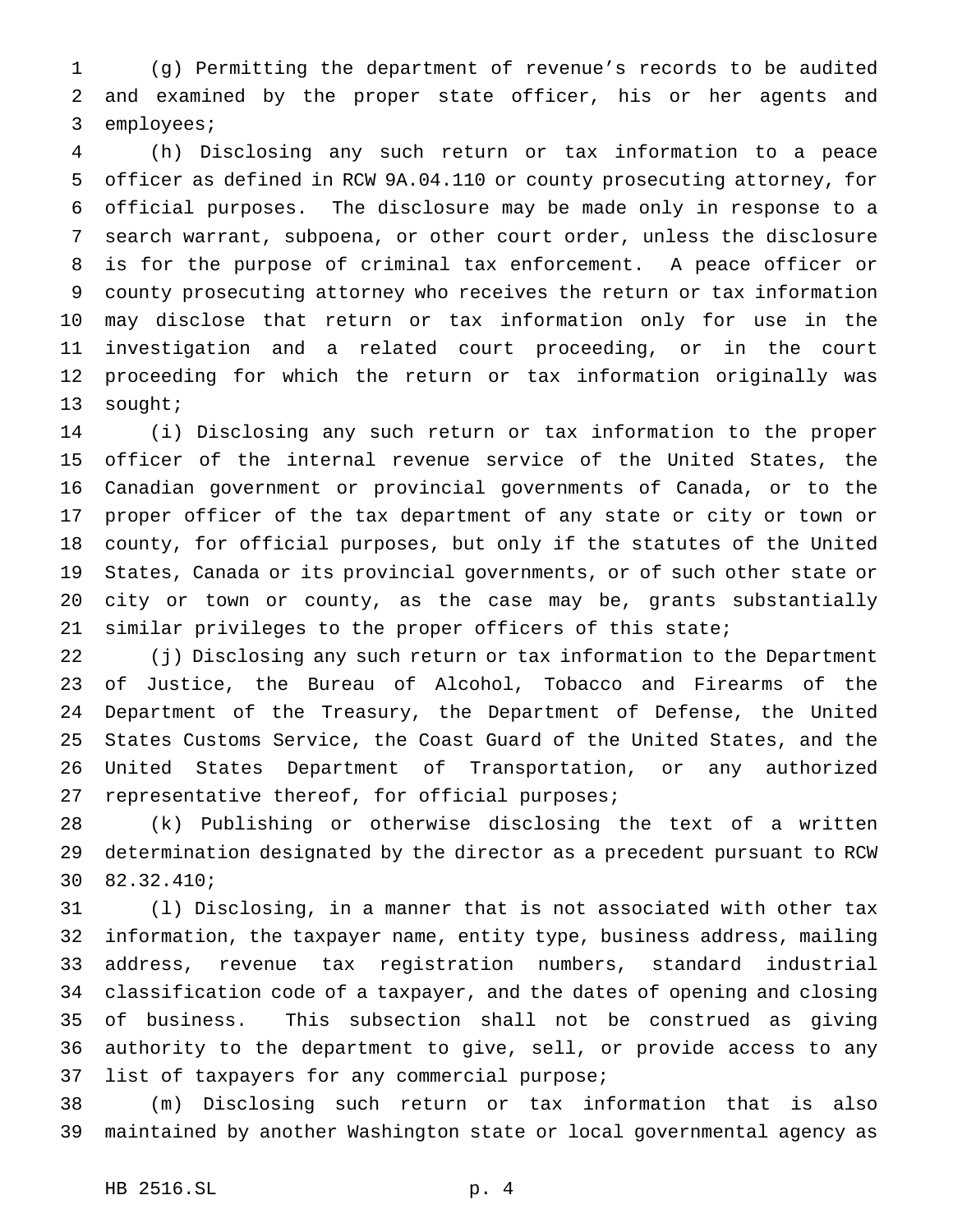a public record available for inspection and copying under the provisions of chapter 42.17 RCW or is a document maintained by a court 3 of record not otherwise prohibited from disclosure;  $((\theta \cdot \hat{r}))$ 

 (n) Disclosing such return or tax information to the United States department of agriculture for the limited purpose of investigating food 6 stamp fraud by retailers; or

 (o) Disclosing to a person against whom the department has asserted liability as a successor under RCW 82.32.140 return or tax information pertaining to the specific business of the taxpayer to which the person 10 has succeeded.

 (4)(a) The department may disclose return or taxpayer information to a person under investigation or during any court or administrative proceeding against a person under investigation as provided in this subsection (4). The disclosure must be in connection with the department's official duties relating to an audit, collection activity, or a civil or criminal investigation. The disclosure may occur only when the person under investigation and the person in possession of data, materials, or documents are parties to the return or tax information to be disclosed. The department may disclose return or tax information such as invoices, contracts, bills, statements, resale or exemption certificates, or checks. However, the department may not disclose general ledgers, sales or cash receipt journals, check registers, accounts receivable/payable ledgers, general journals, financial statements, expert's workpapers, income tax returns, state tax returns, tax return workpapers, or other similar data, materials, or documents.

 (b) Before disclosure of any tax return or tax information under this subsection (4), the department shall, through written correspondence, inform the person in possession of the data, materials, or documents to be disclosed. The correspondence shall clearly identify the data, materials, or documents to be disclosed. The department may not disclose any tax return or tax information under this subsection (4) until the time period allowed in (c) of this subsection has expired or until the court has ruled on any challenge brought under (c) of this subsection.

 (c) The person in possession of the data, materials, or documents to be disclosed by the department has twenty days from the receipt of the written request required under (b) of this subsection to petition the superior court of the county in which the petitioner resides for